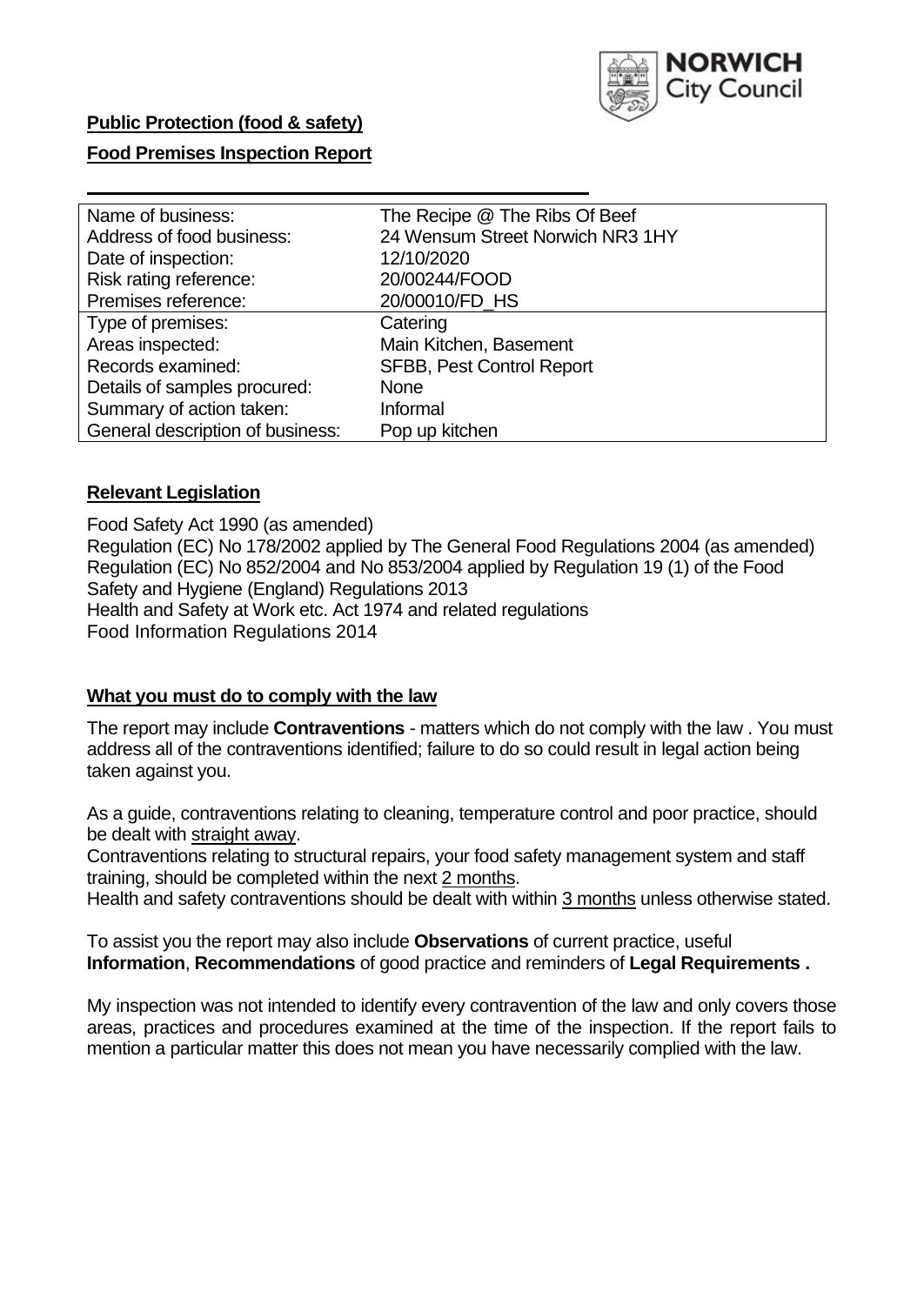# **FOOD SAFETY**

## **How we calculate your Food Hygiene Rating:**

 The food safety section has been divided into the three areas which you are scored against for the hygiene rating: 1. food hygiene and safety procedures, 2. structural requirements and 3. confidence in management/control procedures. Each section begins with a summary of what was observed and the score you have been given. Details of how these scores combine to produce your overall food hygiene rating are shown in the table.

| <b>Compliance Area</b>                     |          |                |           | <b>You Score</b> |               |    |           |                 |          |  |  |
|--------------------------------------------|----------|----------------|-----------|------------------|---------------|----|-----------|-----------------|----------|--|--|
| Food Hygiene and Safety                    |          |                |           | $\Omega$         | 5             | 10 | 15        | 20              | 25       |  |  |
| <b>Structure and Cleaning</b>              |          |                | $\Omega$  | 5                | 10            | 15 | 20        | 25              |          |  |  |
| Confidence in management & control systems |          |                | $\Omega$  | 5                | 10            | 15 | 20        | 30 <sup>°</sup> |          |  |  |
|                                            |          |                |           |                  |               |    |           |                 |          |  |  |
| <b>Your Total score</b>                    | $0 - 15$ | 20             | $25 - 30$ |                  | $35 - 40$     |    | $45 - 50$ |                 | > 50     |  |  |
| <b>Your Worst score</b>                    | 5        | 10             | 10        |                  | 15            |    | 20        |                 |          |  |  |
|                                            |          |                |           |                  |               |    |           |                 |          |  |  |
| <b>Your Rating is</b>                      | 5        | $\overline{4}$ |           | 3                | $\mathcal{P}$ |    |           |                 | $\Omega$ |  |  |

Your Food Hygiene Rating is 3 - a generally satisfactory standard

# **1. Food Hygiene and Safety**

 generally you have satisfactory food handling practices and procedures and adequate Food hygiene standards are generally satisfactory and maintained. There is evidence of some non-compliance with legal requirements. Some lapses are evident however control measures to prevent cross-contamination are in place. The contraventions require your attention; although not critical to food safety they may become so if not addressed. **(Score 10)** 

000300

## Contamination risks

**Contravention** The following exposed ready-to-eat food and or its packaging to the risk of cross-contamination with foodborne bacteria from raw meat or unwashed fruits and vegetables:

• raw foods i.e meat were being stored above ready-to-eat foods i.e chicken in the fridge in the cellar

 injurious to health or contaminated in such a way that it would be unreasonable to **Legal requirement** At all stages of production, processing and distribution, food must be protected from any contamination likely to render it unfit for human consumption, expect it to be consumed in that state.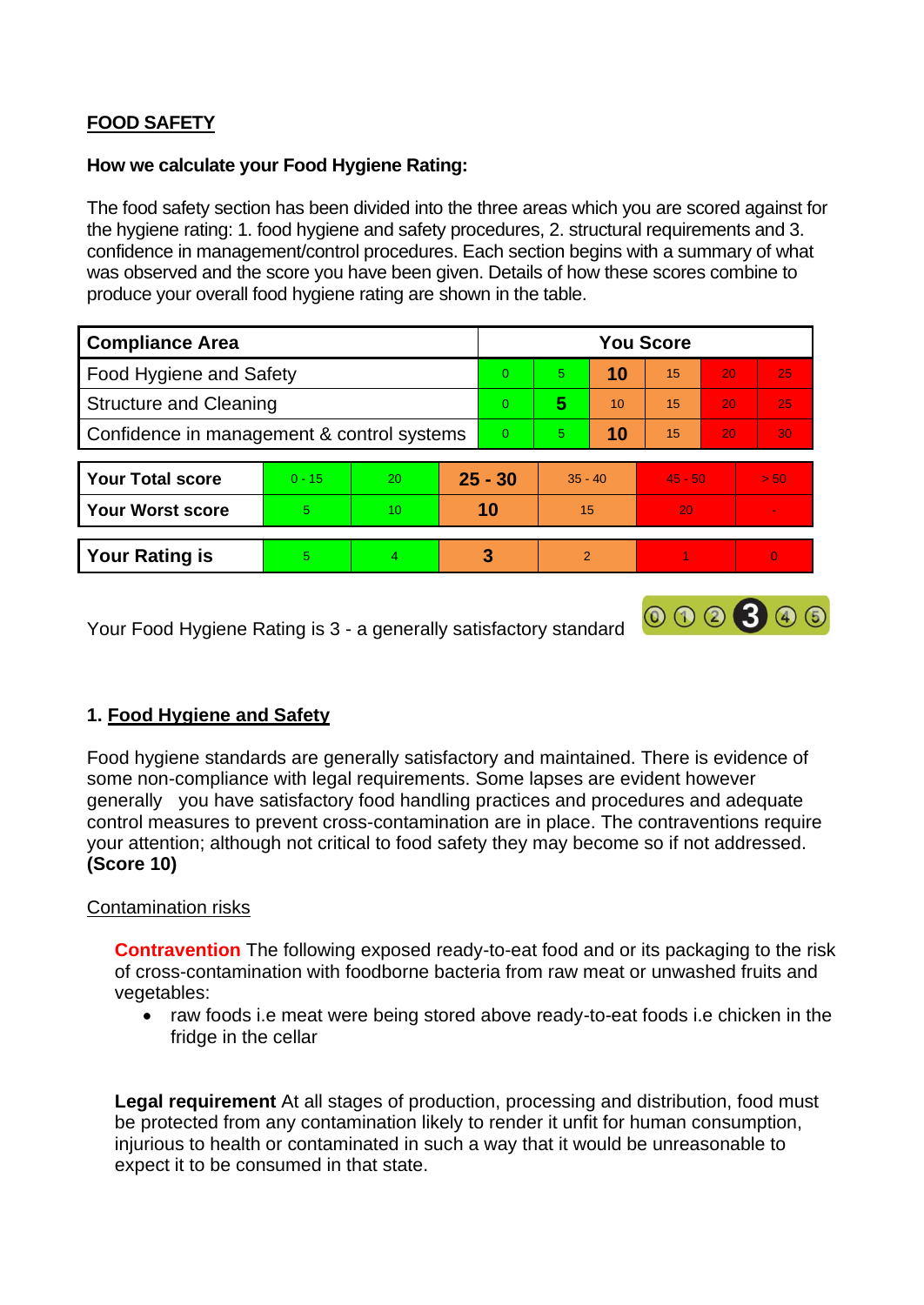# Temperature Control

 **Contravention** The following evidence indicated there was a risk of bacteria growing on food:

 for more than 4 hours must be disposed of. I was pleased to see that the food • The fridge temperature was above  $8^{\circ}C$  – chilled foods out of temperature control was disposed of in my presence.

# **2. Structure and Cleaning**

 The structure facilities and standard of cleaning and maintenance are all of a good standard and only minor repairs and/or improvements are required. Pest control and waste disposal provisions are adequate. The minor contraventions require your attention. **(Score 5)** 

# Cleaning of Structure

**Contravention** The following items were dirty and require more frequent and thorough cleaning:

- floor/wall junctions
- around equipment feet
- flooring behind and under equipment
- fly screens
- ledge next to dishwasher

## Cleaning of Equipment and Food Contact Surfaces

**Contravention** The following items are dirty and must be cleaned::

- fridge and freezer seals
- underneath towel dispenser
- front to microwave
- seals to freezer
- interior to dishwasher

## Cleaning Chemicals / Materials / Equipment and Methods

**Observation** I was pleased to see that your cleaning materials, methods and equipment were able to minimise the spread of harmful bacteria between surfaces.

## Pest Control

 **Observation** You have a pest control contract in place and there is no evidence of pest activity on the premises.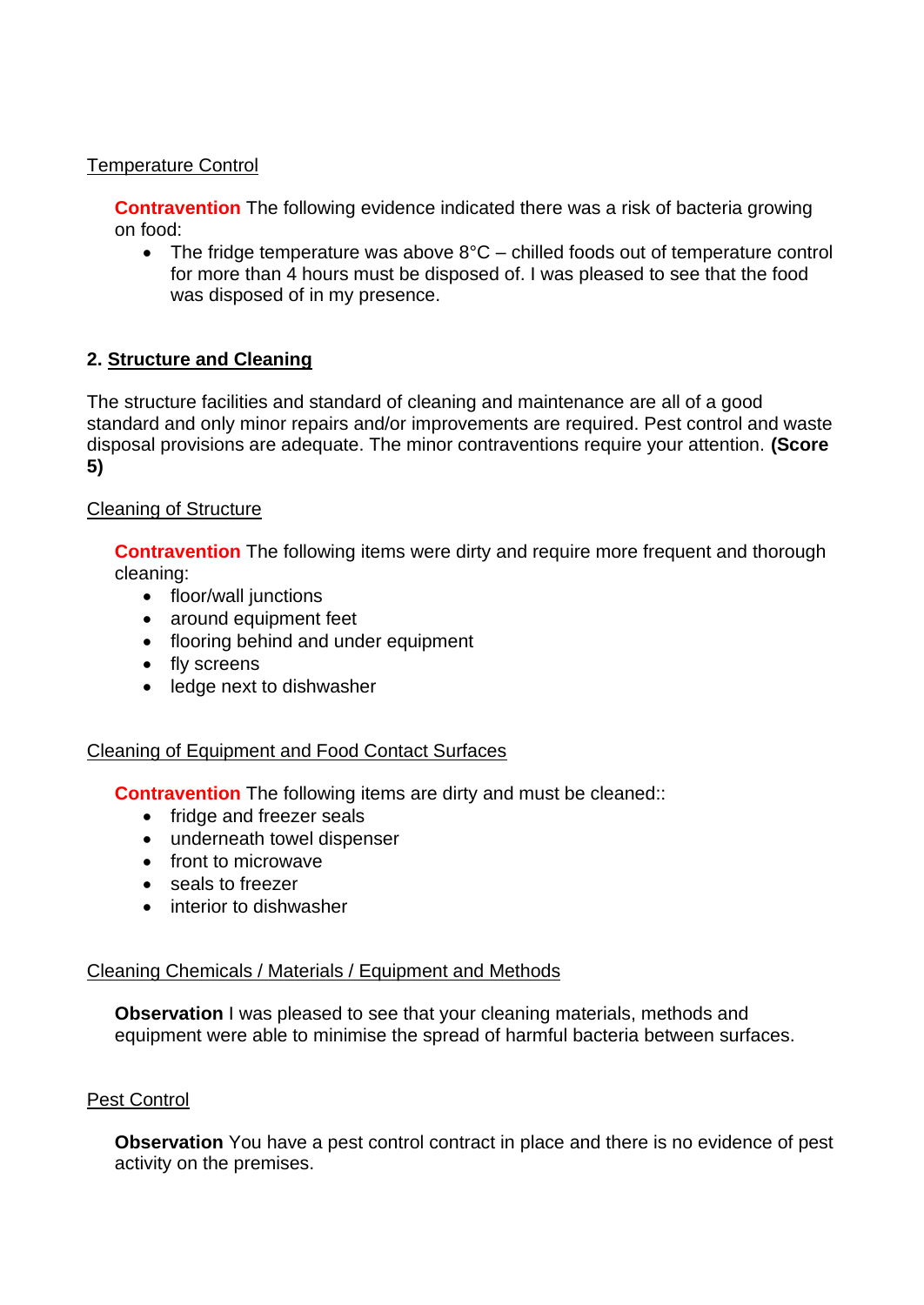# **3. Confidence in Management**

 There are generally satisfactory food safety controls in place although there is evidence of some non-compliance with the law. The contraventions require your attention; although not critical to food safety they may become so if not addressed. **(Score 10)** 

#### Type of Food Safety Management System Required

 demonstrate effective control over food spoilage organisms. **Observation** You were date labelling perishable foods appropriately and could

**Observation** You had colour-coded equipment and effective separation between raw and ready-to-eat food at all stages in your operation.

**Observation** You were monitoring (and recording) the temperatures of your fridges and freezers as well as the temperature of cooked/hot-held food.

 **Contravention** Management sections in your Safer food Better Business (SFBB) pack are intended to demonstrate you are in day-to-day control of the hazards to food. The following Management sections were either missing, incomplete or not up-to-date:

- cleaning schedule
- suppliers list
- contacts list
- staff SFBB training records

## Proving Your Arrangements are Working Well

**Observation** Opening checks were not carried out on the day of my inspection the fridge temperatures had not been monitored so the temperature of the fridge in the cellar had not been noticed to be above 8°C

#### **Traceability**

**Observation** Your records were such that food could easily be traced back to its supplier.

#### Waste Food and other Refuse

 **Observation** You had measures in place to dispose of waste food appropriately and were employing the services of an approved waste contractor.